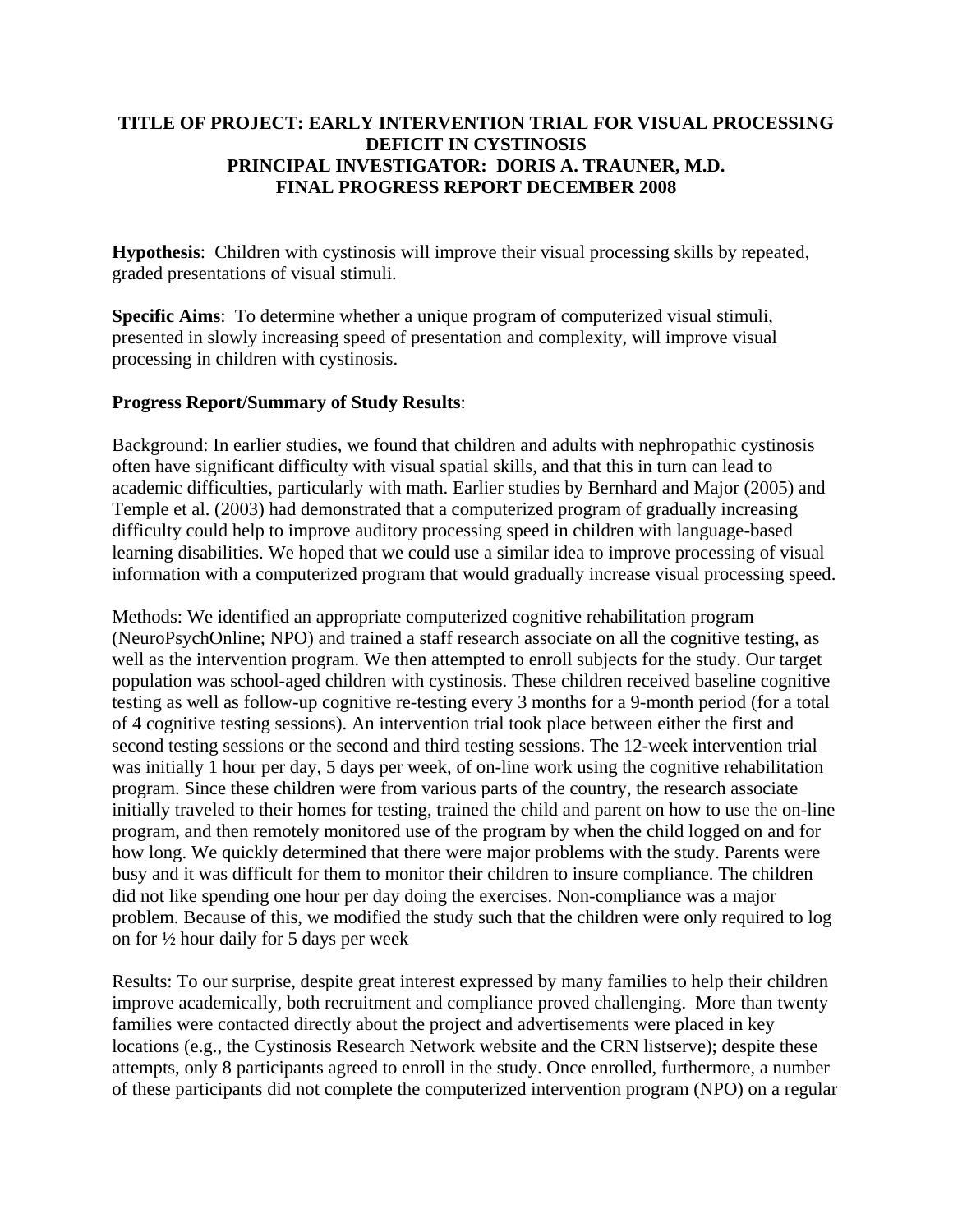basis. In order to monitor and increase adherence, each day we tracked whether participants were logging onto the NPO. If they were not logging on regularly, we contacted the participants' parents to inform of the participant's progress and to ask whether they were having questions or problems with the computer exercises. We emphasized the importance of doing the exercises on a regular basis, stressing that any potential benefits of the exercises would only occur if they were completed regularly. We also sent cards with stickers in them congratulating participants when they had logged on regularly and encouraging them to keep up that pattern. Additionally, we worked with the parents and children to schedule specific times and dates when the children would log onto the program. We then periodically contacted the families at the scheduled times if the child was not logged on at the time.

Despite these efforts, adherence to the computer-based exercises was extremely low. As mentioned above, in an attempt to increase adherence, in May 2006 we amended the protocol to reduce the amount of time participants spent doing the computer exercises. Specifically, instead of spending 60 minutes per day, 5 days per week, the new procedures required participants to spend 30 minutes per day, 5 days per week. In addition, we began offering a modest payment to participants for their participation in the intervention phase of the study (in addition to the payment they received for each of the testing sessions). Although these changes appeared to improve adherence modestly, the majority of participants still did not work on the computer exercises on a daily basis.

Finally, one participant withdrew from the study after one week of participation. The participant logged onto the NPO exercises 5 times during that week, and then the participant's mother reported that the participant found the exercises to be stressful, despite the fact that the mother emphasized that the participant was not receiving a grade for the exercises and that merely working on the exercises was the goal.

Given the problems associated with participation and compliance, our results, although provocative, are somewhat limited. Between baseline and immediate post-treatment testing, there were improvements in scores on standardized tests of Visual Motor Integration (VMI), Motor Coordination, and Visual Perception (see Figure 1). The Motor Coordination test reached significance (Repeated Measures ANOVA,  $p = 0.02$ ). The standard scores changes in VMI and Visual Perception over time did not reach statistical significance, likely because of the small number of participants.

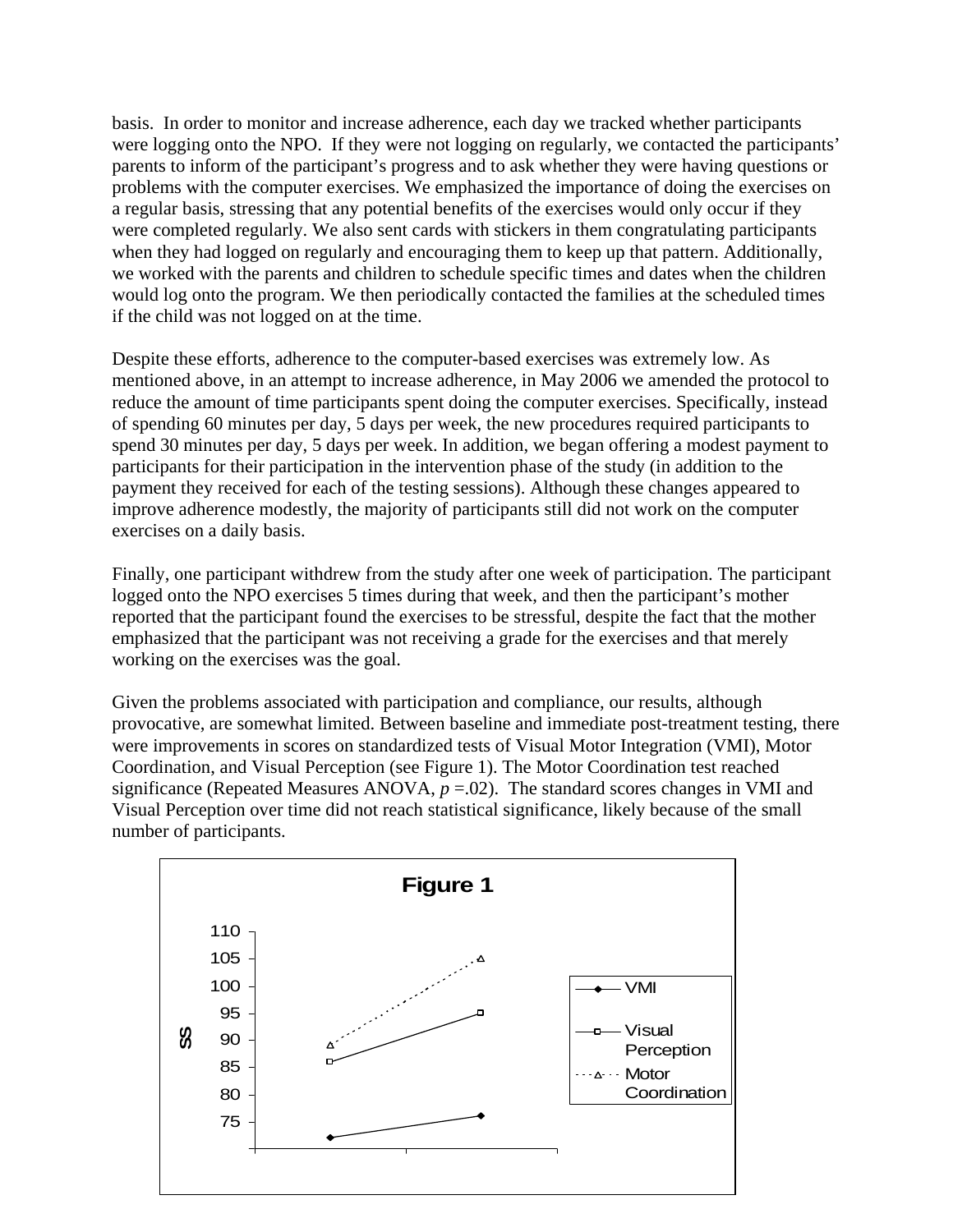Given our previous research showing deficits in individuals with cystinosis in the area of Visual Motor Integration (Scarvie *et al.*, 1996), these limited results are intriguing. These results suggest the potential of an intervention program to improve performance in cognitive domains previously documented to be weaknesses for individuals with cystinosis.

# **Self-Concept in Cystinosis**

Before beginning the intervention, participants were administered the Multidemensional Self Concept Scale (MSCS; Bracken, 1992). This questionnaire is completed by the child and assesses self-concept in the most important contextual or environmental domains for children and adolescents, and was theoretically devised and empirically supported (Bracken, 1992). Selfconcept is a multidimensional behavior pattern that reflects an individual's evaluation of behaviors and experiences, influences current behaviors, and predicts future behavior. Given the complexities surrounding living with cystinosis (both the positive and the negative), we believe that a greater understanding of self-concept in individuals with cystinosis is warranted, as this is a construct that has not yet been examined in children and adolescents with cystinosis.

The MSCS is designed to assess self-concept on a number of different domains. Specifically, the participants were asked numerous questions about how they perceived themselves on the following dimensions: social, competence, affect, academic, family, and physical. The participants' scores were compared to the scores for a large, nationally representative normative sample in order to determine how similar the self-concepts of the children in our study were to those of "typical" children.

Despite the numerous challenges that children with cystinosis can face, the participants in our study reported average self concept scores (note that the sample size for these analyses was very small (n=8), so results should be interpreted with appropriate caution). Specifically, on each of the 6 dimensions that were assessed, as well as on overall self-concept, our participants' scores were similar to those of the national sample (or in fact very slightly more positive than the national sample). For instance, despite the fact that children with cystinosis often encounter some physical obstacles, the children in our study did not have a negative Physical Self-Concept. The fact that our participants' self-concepts do not appear to have been adversely affected by the difficulties posed by living with a chronic illness is encouraging news, and future research should investigate the factors that may contribute to this resiliency.

#### **Conclusions:**

This study has led to several important conclusions. First, it is not likely that the proposed intervention will be generally useful in improving visual processing skills in children with cystinosis because of the difficulty in finding the time or the commitment to complete the intervention successfully. Thus, it will be important to search for different methods to achieve the desired goals. Second, despite the limited number of participants, there is some indication that such an intervention may be helpful in improving both visual processing skills and academic performance. Therefore, a search for a more efficient and user-friendly approach to remediation will be very important. If such a method can be identified, it is likely to be helpful in improving academic performance in those children with cystinosis who have educational challenges. Perhaps one solution would be to incorporate an intervention into the child's school day such